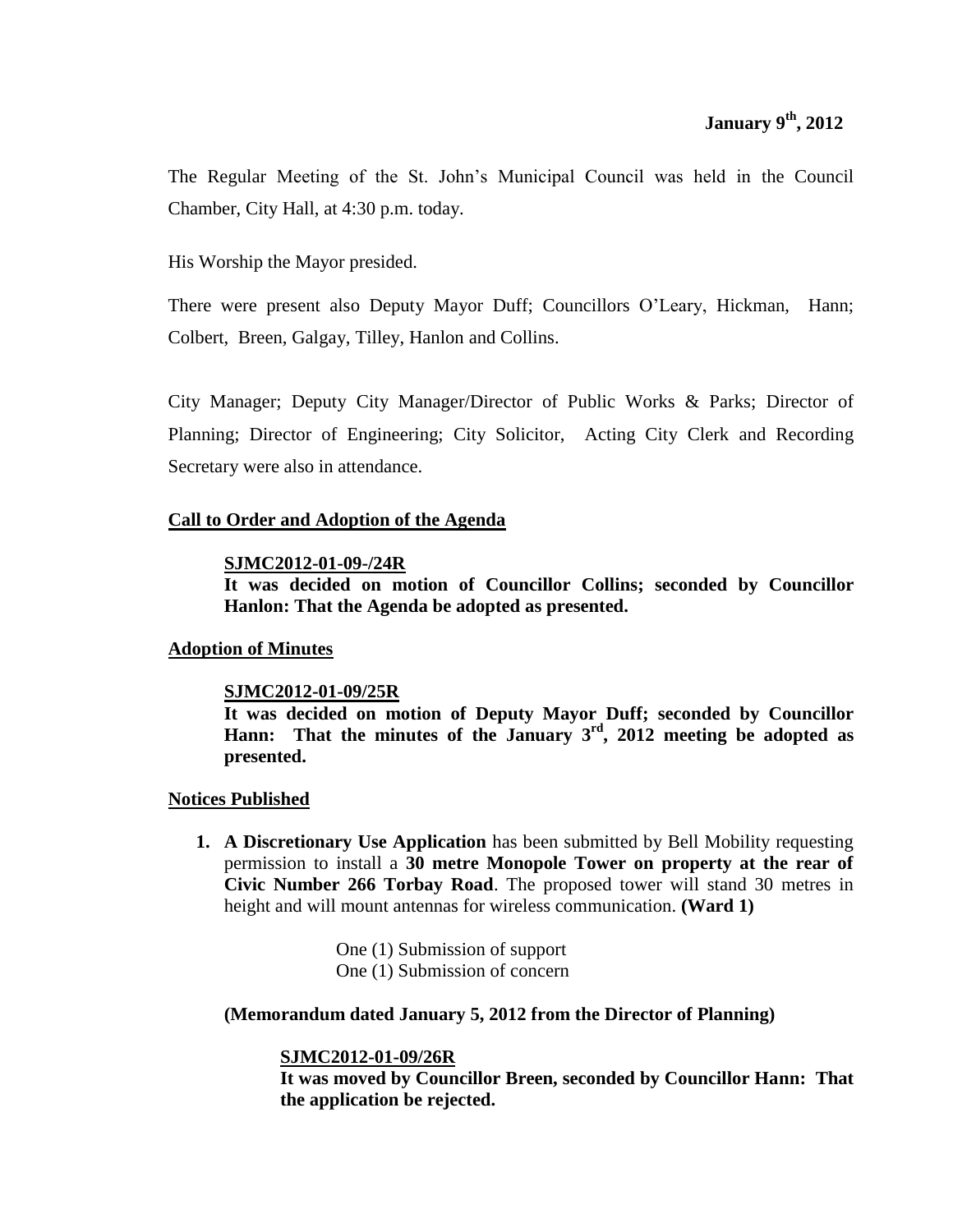In this regard Council considered a memorandum dated January 5, 2012.

Members of Council were not prepared to approve the proposed application for a monopole tower due to concerns of safety, health, its close proximity to the Grand Concourse walking trail and Coaker's Meadow Plaza. Concern was also expressed relative to the potential for the tower to fall accidentally. There was also a feeling that such towers should not be installed in commercial/residential areas.

It was pointed out by the Director of Planning that throughout Canada, approval for communication towers falls under the jurisdiction of the Federal Government and are regulated by Industry Canada. He also noted that it is the intention of the Department of Planning to attend a workshop/conference held by the Canadian Radio Communications Information Notification Service on January 23, 2012 to get a clearer understanding of public consultation and processes due to increased demand for communications towers in St. John's and other Canadian municipalities.

#### **Following discussion, the motion to reject being put was unanimously carried.**

**2. A Discretionary Use Application** has been submitted by Pro-Tech Construction requesting permission to establish a **Chiropractic Clinic at Civic Number 255 Major's Path.** Coastal Chiropractic Inc. will occupy 88 m² of floor area in the subject building and employ a staff of three (3). Parking will be provided on-site**. (Ward 1)**

#### **SJMC2012-01-09/27R**

**It was moved by Councillor Colbert; seconded by Councillor Hickman: That the application be approved.**

#### **The motion being put was unanimously carried**.

3. **A Discretionary Use Application** has been submitted by Castle Rock Construction requesting permission to **subdivide vacant property at Civic Number 34 Freshwater Road** adjacent to Tony's Tailor Shop and construct three (3) residential townhouses. There will be one (1) parking space per dwelling on each lot provided. **(Ward 2)**

One (1) Submission of concern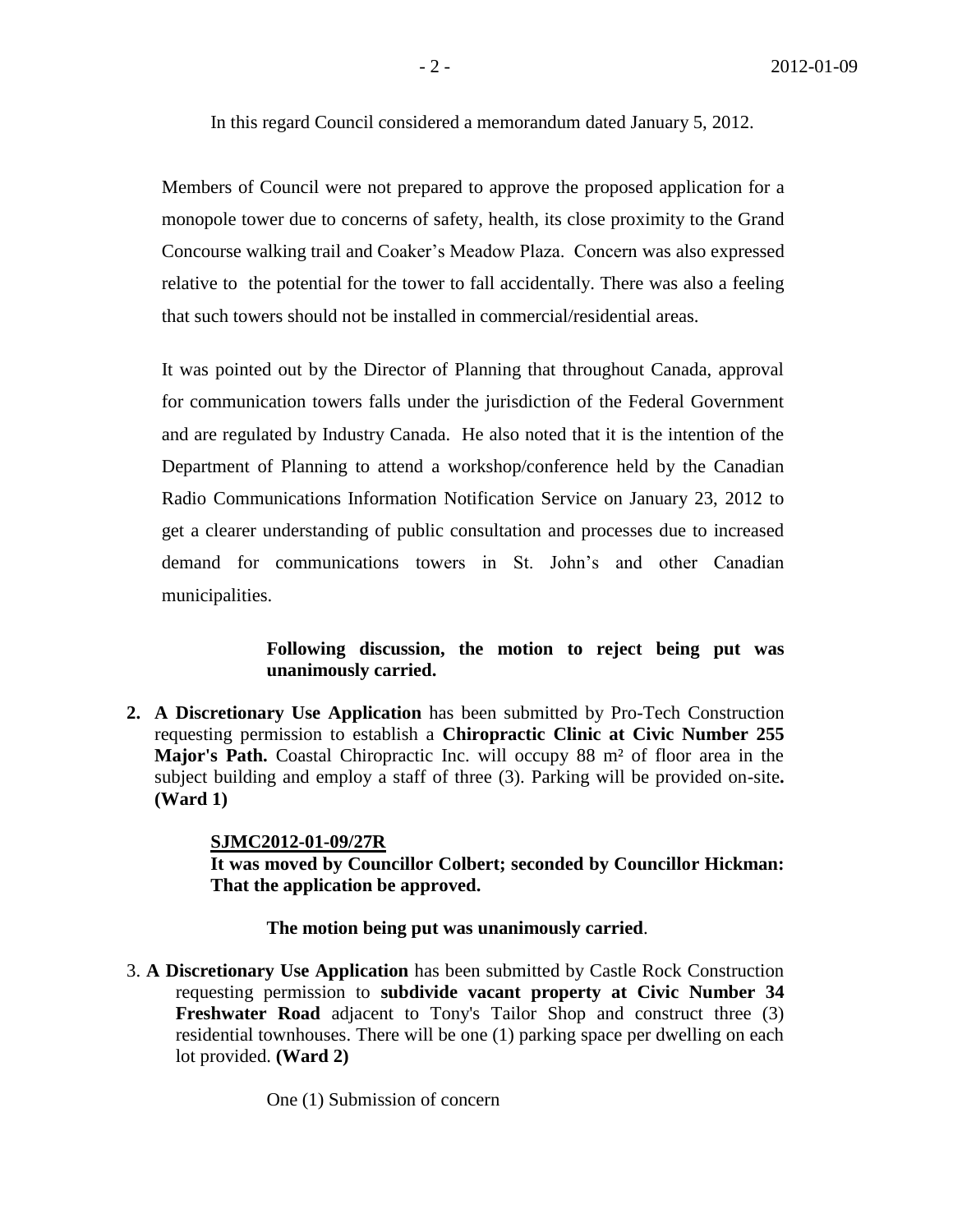#### **SJMC2012-01-09/28R**

**It was moved by Councillor Galgay; seconded by Councillor Tilley: That the application be approved.** 

### **The motion being put was unanimously carried.**

#### **Committee Reports**

# **Nomenclature Committee Report dated December 15th , 2011**

Council considered the following Nomenclature Committee Report dated January 15<sup>th</sup>, 2012:

#### **Council approval is recommended for the following Street Names:**

#### 1. **Westgate Subdivision Phase 3 - (Fairview Investments Ltd.)**

This subdivision is located off Kenmount Road. The theme for street names is based on Newfoundland ship names.

The suggested street name is:

## **TITANIA PLACE**

The Nomenclature committee and the St. John's Regional Fire Dept. has accepted this street name.

The *Titania* was built in 1880 and was part of the Bowring fleet of ships. It was lost at sea in 1882 after departing New York for

## 2. **Kenmount Terrace Subdivision Stage 9A – (Complete Paving Ltd.)**

This subdivision is located off Kenmount Road. The theme for street names is based on ship names.

The suggested street name is:

# **TIGRESS STREET**

The Nomenclature committee and the St. John's Regional Fire Dept. has accepted this street name.

The *Tigress* was a sealing vessel.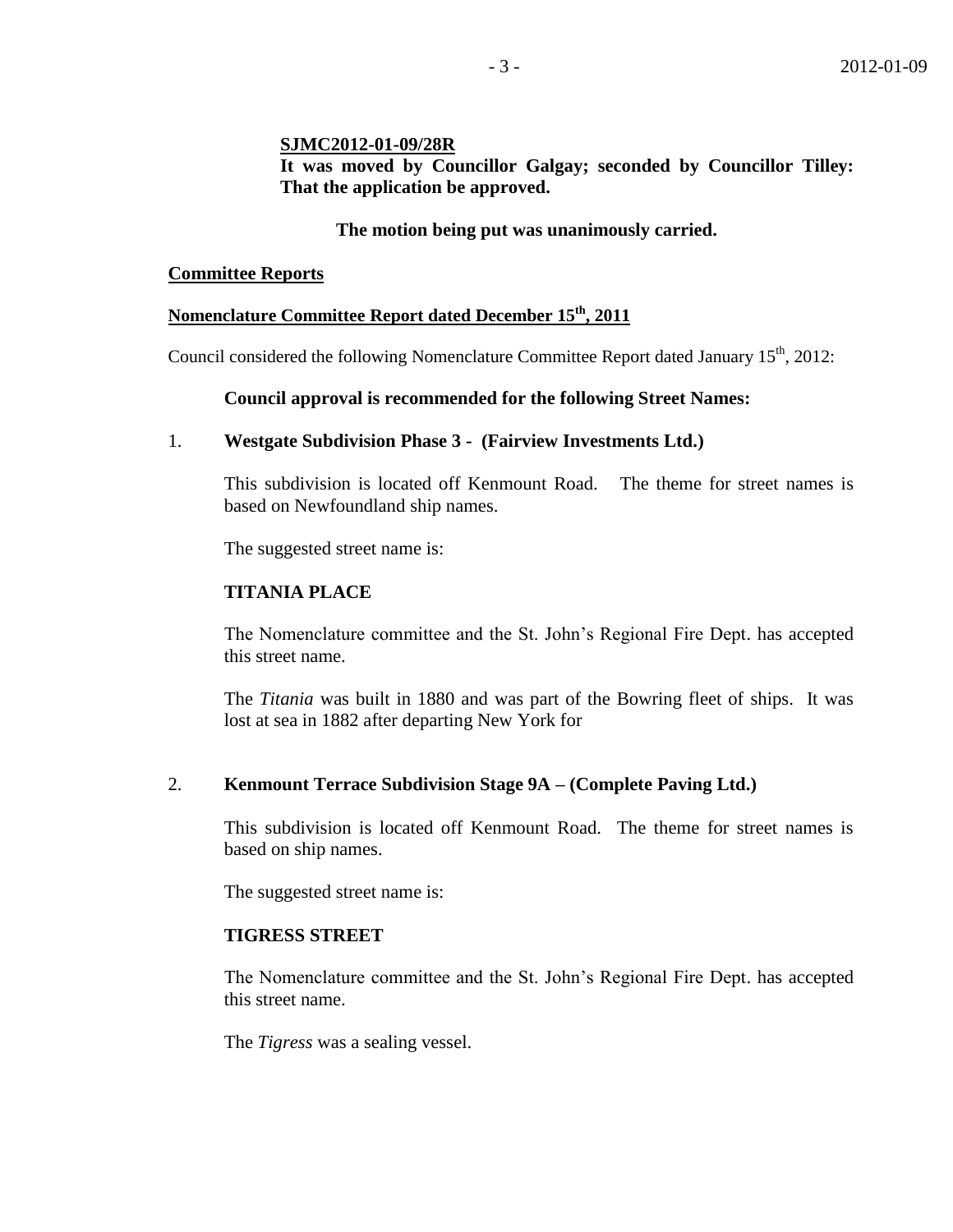#### 3. **Southlands Boulevard Area (new road)**

This road is located off the north end of Southlands Boulevard near the Ruth Ave. interchange. It services two proposed cemeteries and St John's water reservoirs.

The suggested street name is:

# **RESERVOIR ROAD**

The Nomenclature committee and the St. John's Regional Fire Dept. has accepted this street name.

# 4. **Virginia Water Village Phase 2 – (King William Development Limited)**

This subdivision is located off Logy Bay Road. The street names are suggested by the Crosbies and in most cases are family names.

The suggested name is:

# **STONELEY PLACE**

The Nomenclature committee and the St. John's Regional Fire Dept. has accepted this street name.

## 5. **STREET RENAMING**

Waterline Road is located off Major's Path near Portugal Cove Road. The City has been approached by the property owners on Waterline Road (Monarch Development, TriNav Properties and Calvert Realty Ltd) to rename this street.

The suggested name is:

## **INTERNATIONAL PLACE**

The Nomenclature committee and the St. John's Regional Fire Dept. has accepted this street name.

Phyllis Bartlett Acting City Clerk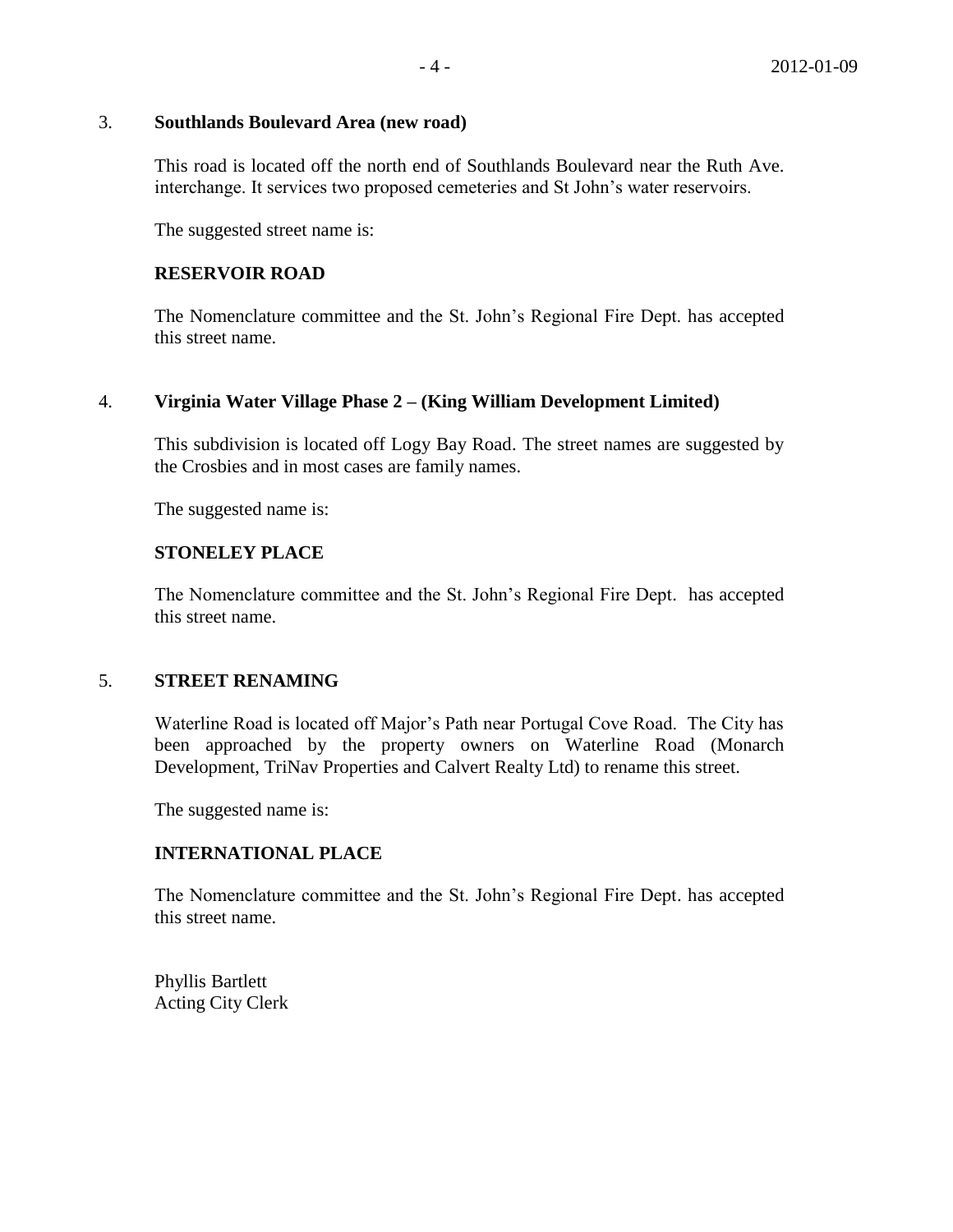# **SJMC2012-01-09/29R**

**It was moved by Councillor Colbert; seconded by Councillor O'Leary: That the Committee's recommendations be approved.**

### **The motion being put was unanimously carried.**

#### **Development Permits List**

Council considered as information the following Development Permits List for the period of December 30, 2011 to January  $5<sup>th</sup>$ , 2012:

#### **DEVELOPMENT PERMITS LIST DEPARTMENT OF PLANNING FOR THE PERIOD OF December 30, 2011 TO January 5, 2012**

| Code       | Applicant                         | Application                                         | Location                              | Ward | <b>Development</b><br><b>Officer's Decision</b> | Date     |
|------------|-----------------------------------|-----------------------------------------------------|---------------------------------------|------|-------------------------------------------------|----------|
| <b>RES</b> | Nino<br>Construction<br>Limited   | Subdivide<br>for<br><b>Additional Building Lot</b>  | 79 Quidi Vidi Village<br>Road         | 2    | Approved                                        | 11-12-30 |
| 0T         | General<br>Protestant<br>Cemetery | Cemetery<br>Site Plan                               | <b>Southlands</b><br><b>Boulevard</b> | 5    | Approved                                        | 11-12-30 |
| <b>COM</b> | <b>Rick Pomeroy</b>               | Office<br><b>Home</b><br><b>Plumbing Contractor</b> | 37 Suvla Street                       | 2    | Approved                                        | 11-12-30 |
| <b>COM</b> | Chris McDonald                    | Home Office - Oil/Gas<br>Repair                     | 63 Howlett's Line                     | 5    | Approved                                        | 12-01-05 |
|            |                                   |                                                     |                                       |      |                                                 |          |
|            |                                   |                                                     |                                       |      |                                                 |          |

| $\star$ | <b>Code Classification:</b><br><b>RES</b> - Residential<br><b>INST</b><br>- Institutional<br>COM - Commercial<br><b>IND</b><br>- Industrial<br>- Agriculture<br>AG<br>OТ<br>- Other                                       |
|---------|---------------------------------------------------------------------------------------------------------------------------------------------------------------------------------------------------------------------------|
| $**$    | This list is issued for information purposes only. Applicants have been advised in<br>writing of the Development Officer's decision and of their right to appeal any decision<br>to the St. John's Local Board of Appeal. |
|         |                                                                                                                                                                                                                           |

**Gerard Doran Development Officer Department of Planning**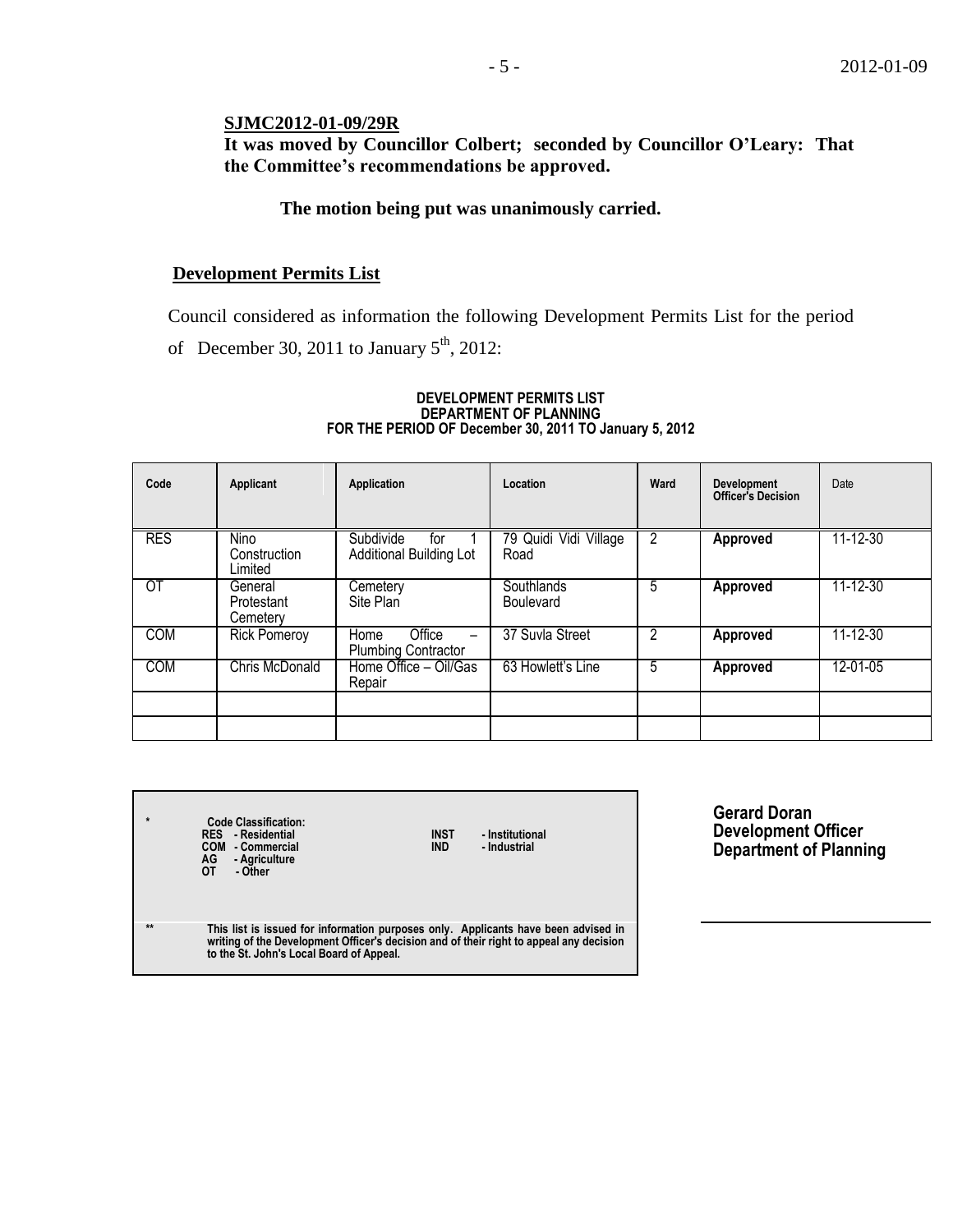### **Building Permits List**

#### **SJMC2012-01-09/30R**

**It was decided on motion of Councillor Hann; seconded by Deputy Mayor Duff: That the recommendation of the Director of Building and Property Management with respect to the following Building Permits List be approved:**

```
Permits List
```
2012/01/04

## **CLASS: COMMERCIAL**

|                                           | DENNIS MAHER 290 LEMARCHANT RD CO OFFICE                                  |                        |
|-------------------------------------------|---------------------------------------------------------------------------|------------------------|
|                                           | AVALON RECYCLING SERVICES LTD 61 JAMES LANE THE MISS LIGHT INDUSTRIAL USE |                        |
|                                           | ABC SIDING & WINDOWS INC. 1 MARCONI PL                                    | MS RETAIL STORE        |
|                                           | PETER'S PIZZA 22 O'LEARY AVE                                              | MS RESTAURANT          |
|                                           | CIRCLE K 2 STAVANGER DR MS CONVENIENCE STORE                              |                        |
|                                           | THE BUSINESS DEPOT LTD. 34 STAVANGER DR                                   | MS RETAIL STORE        |
|                                           | THE BUSINESS DEPOT LTD. 34 STAVANGER DR                                   | MS RETAIL STORE        |
|                                           | PIPERS DEPARTMENT STORES 681 TOPSAIL RD                                   | MS RETAIL STORE        |
|                                           | PIPERS DEPARTMENT STORE 272-276 TORBAY RD                                 | MS RETAIL STORE        |
|                                           | NORTH ATLANTIC REFINING 280 TORBAY RD                                     | MS SERVICE STATION     |
|                                           | COLOR YOUR WORLD $464$ TORBAY RD MS RETAIL STORE                          |                        |
|                                           |                                                                           |                        |
|                                           | JOSADA HAIR STUDIO TORBAY ROAD-TORBAY RD MALL MS SERVICE SHOP             |                        |
|                                           | FRENCHY'S CLOTHING STORE LTD. TORBAY ROAD-TORBAY RD MALL MS RETAIL STORE  |                        |
|                                           |                                                                           |                        |
|                                           | MICHELS BAKERY AND CATERING 16-72 HAMLYN RD CR BAKERY                     |                        |
| CANADIAN MEDICAL PRODUCTS INC. 38 GEAR ST |                                                                           | RN OFFICE              |
|                                           | ROGERS COMMUNICATIONS 58 KENMOUNT RD                                      | RN OFFICE              |
|                                           | KEITHS PLUMBING LTD. 193-195 MAIN RD                                      | NC ACCESSORY BUILDING  |
| MCDONALD'S RESTAURANTS OF 54 KENMOUNT RD  |                                                                           | SW RESTAURANT          |
|                                           | RABBITTOWN COMMUNITY CENTRE 26 GRAVES ST                                  | RN PLACE OF ASSEMBLY   |
|                                           |                                                                           | THIS WEEK \$834,900.00 |

**CLASS: INDUSTRIAL**

THIS WEEK \$ .00

**CLASS: GOVERNMENT/INSTITUTIONAL**

THIS WEEK \$ .00

#### **CLASS: RESIDENTIAL**

| SEAN J. VINNICOMBE AND              | 399 BLACKHEAD RD                                                                              | NC SINGLE DETACHED DWELLING |
|-------------------------------------|-----------------------------------------------------------------------------------------------|-----------------------------|
| NEILL ROBERT BUSWELL & 43 CHAFE AVE |                                                                                               | NC ACCESSORY BUILDING       |
| JEFF CAREW                          | 131 CHEESEMAN DR                                                                              | NC ACCESSORY BUILDING       |
| PAUL MADDEN                         | 47 DUCKWORTH ST-UNIT 108 MC SWIMMING POOL                                                     |                             |
|                                     | DAVID & KIMBERLY FICKEN             62 EASTBOURNE CRES                  NC ACCESSORY BUILDING |                             |
| JOHN BRENNAN                        | 243-245 PETTY HARBOUR RD NC ACCESSORY BUILDING                                                |                             |
| CALCO HOMES                         | 24 DAUNTLESS ST                                                                               | CR SUBSIDIARY APARTMENT     |
| CALCO HOMES                         | 25 DAUNTLESS ST                                                                               | CR SUBSIDIARY APARTMENT     |
| ALEX CHIPPETT                       | 28 EDISON PL                                                                                  | CR SUBSIDIARY APARTMENT     |
| ELIZABETH J. COLE                   | 125 CABOT ST                                                                                  | RN TOWNHOUSING              |
|                                     |                                                                                               |                             |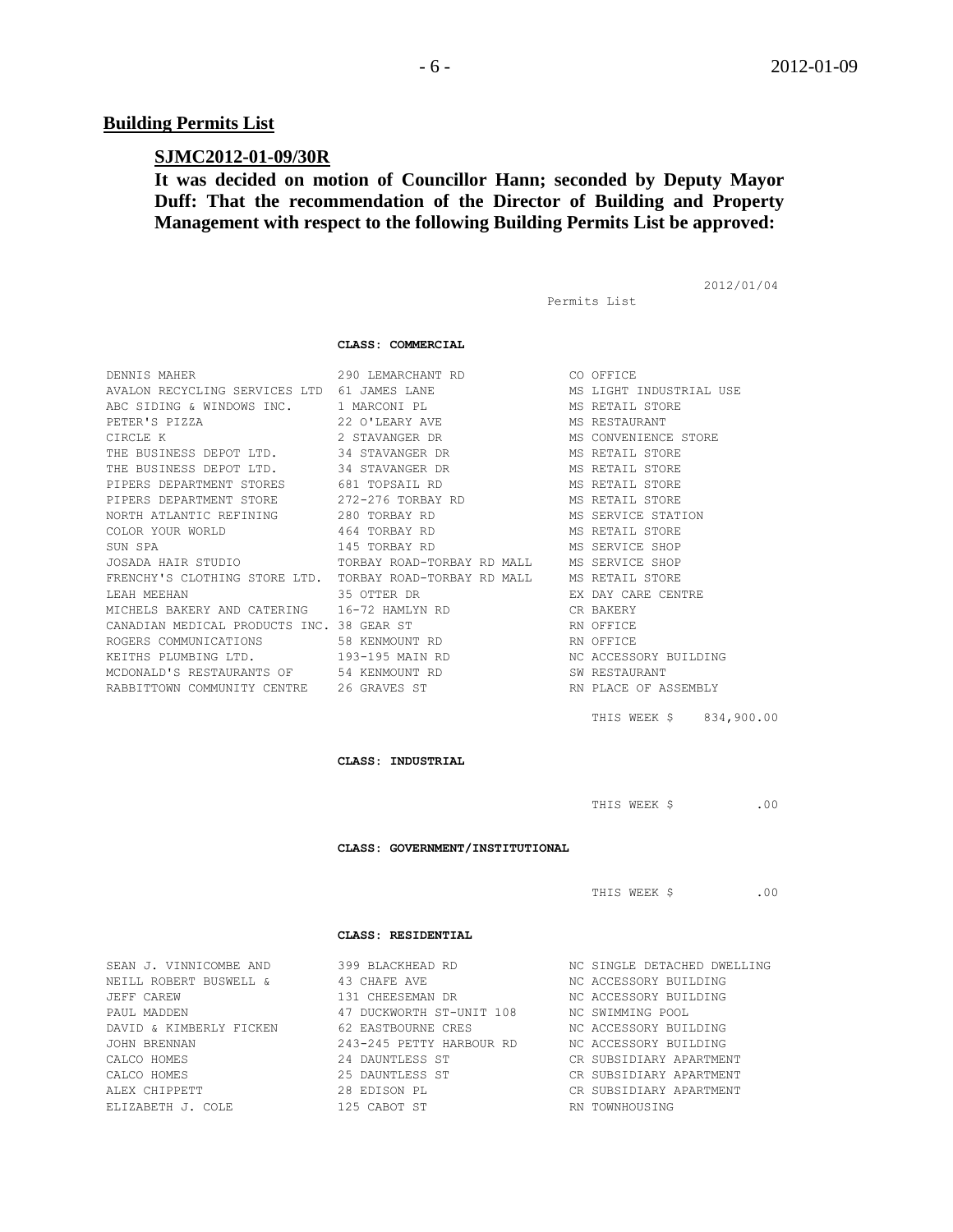|                 |  |  | DR. ATEF A. H. MANSOUR & GEHAN 9 EASTMEADOWS AVE |  | RN SINGLE DETACHED DWELLING |  |
|-----------------|--|--|--------------------------------------------------|--|-----------------------------|--|
| CHRIS CAVANAUGH |  |  | 35 PARSONAGE DR                                  |  | RN SINGLE DETACHED DWELLING |  |

THIS WEEK \$ 992,561.00

**CLASS: DEMOLITION**

THIS WEEK \$ .00

THIS WEEK''S TOTAL: \$ 1,827,461.00

REPAIR PERMITS ISSUED: 2011/12/28 TO 2012/01/04 \$ 20,700.00

LEGEND

|     | CO CHANGE OF OCCUPANCY  | SN. | STGN                    |
|-----|-------------------------|-----|-------------------------|
|     | CR CHNG OF OCC/RENOVTNS | MS  | MOBILE SIGN             |
|     | EX EXTENSION            |     | CC CHIMNEY CONSTRUCTION |
|     | NC NEW CONSTRUCTION     | CD. | CHIMNEY DEMOLITION      |
| OC. | OCCUPANT CHANGE         | DV. | DEVELOPMENT FILE        |
| RN  | RENOVATIONS             | WS  | <b>WOODSTOVE</b>        |
| SW  | SITE WORK               | DM. | DEMOLITION              |
|     | TI TENANT IMPROVEMENTS  |     |                         |

# **Payrolls and Accounts**

#### **SJMC2012-01-09/31R**

**It was decided on motion of Councillor Hann; seconded by Deputy Mayor Duff: That the following Payrolls and Accounts for the week ending December 29, 2011 and January 5, 2012 be approved:** 

> **Weekly Payment Vouchers For The Week Ending December 29, 2011**

#### **Payroll**

| Public Works<br>Bi-Weekly Casual |               | 440,886.36<br>13,322.03 |
|----------------------------------|---------------|-------------------------|
| <b>Accounts Payable</b>          |               | \$808,718.63            |
|                                  | <b>Total:</b> | \$1,262,927.02          |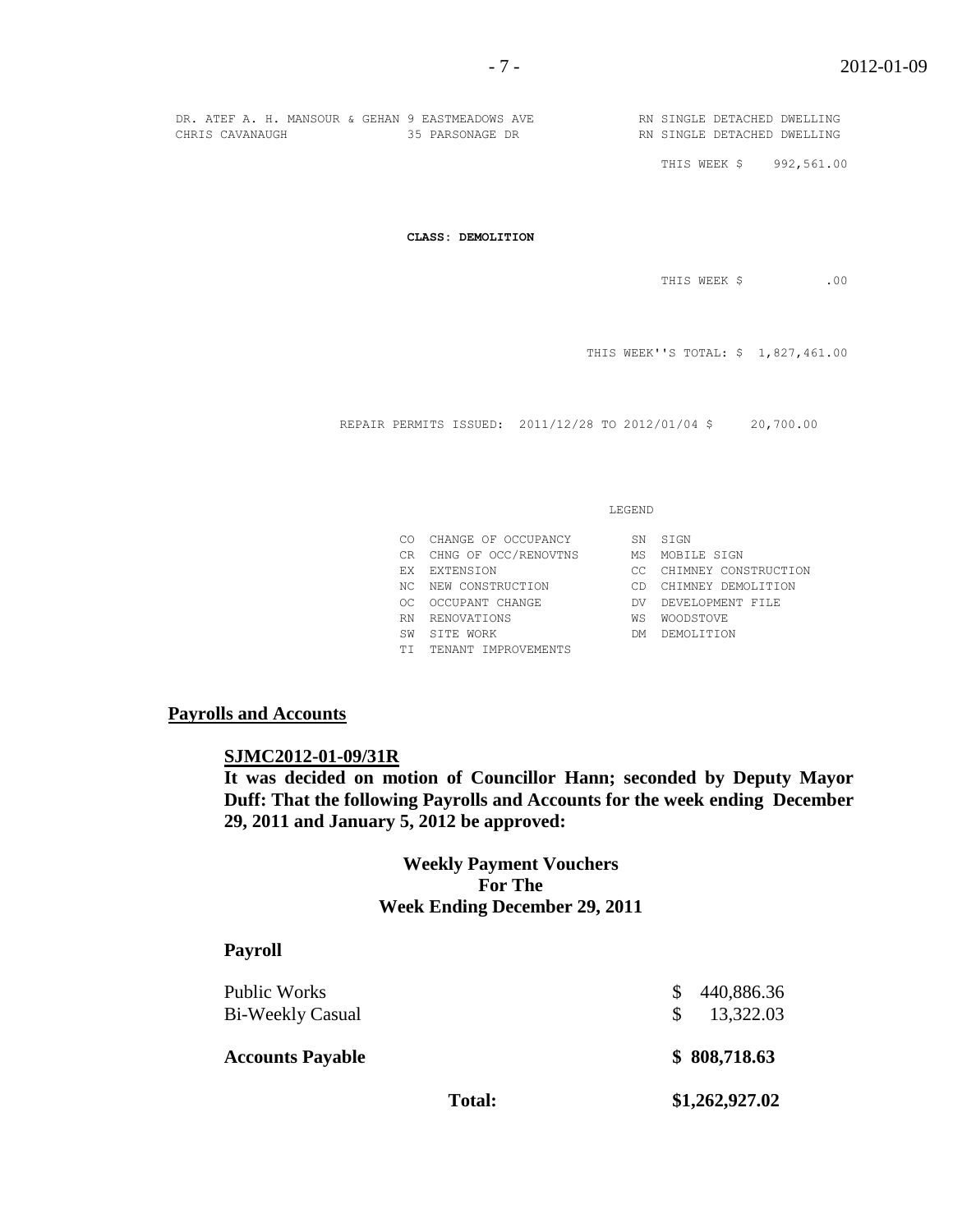### **Weekly Payment Vouchers For The Week Ending January 5, 2012**

#### **Payroll**

| <b>Total:</b>                    | \$5,958,876.16 |  |
|----------------------------------|----------------|--|
| <b>Accounts Payable</b>          | \$3,535,987.28 |  |
| <b>Bi-Weekly Fire Department</b> | \$584,101.26   |  |
| Bi-Weekly Management             | \$651,713.23   |  |
| <b>Bi-Weekly Administration</b>  | 673,030.51     |  |
| <b>Public Works</b>              | \$514,043.88   |  |

#### **Assessment Rates – 2012**

Council considered a memorandum dated January 5, 2012 from the Director of Engineering regarding the above noted.

#### **SJMC2012-01-09/32R**

**It was moved by Councillor Tilley; seconded by Councillor Breen: That the following assessment rates for 2012 be approved:**

|                                    | <b>Assessment Rates for 2012</b> | <b>Assessment</b> |
|------------------------------------|----------------------------------|-------------------|
| Rates for 2011                     |                                  |                   |
| Watermain                          | 171.00/m<br>\$                   | \$181.25/m        |
| <b>Sanitary Sewer</b>              | 156.00/m<br>S.                   | \$165.30/m        |
| <b>Storm Sewer</b>                 | 101.00/m                         | \$107.30/m        |
| <b>Water Service</b>               | \$1,117.00 EA                    | \$1,180.30 EA     |
| <b>Sanitary Service</b>            | \$1,151.00 EA                    | \$1,218.00 EA     |
| <b>Storm Service</b>               | \$1,151.00 EA                    | \$1,218.00 EA     |
| <b>Commercial Water Service</b>    | \$4,226.00 EA                    | \$4,473.25 EA     |
| <b>Commercial Sanitary Service</b> | \$2,041.00 EA                    | \$2,160.50 EA     |
| <b>Commercial Storm Service</b>    | \$1,870.00 EA                    | \$1,975.25 EA     |
| <b>Street Improvement</b>          | 92.00/m<br>\$                    | \$<br>97.15/m     |
| <b>New Street</b>                  | \$<br>388.00/m                   | \$<br>410.35/m    |
| Sidewalk                           | \$<br>22.00/m                    | \$<br>23.20/m     |
| <b>Rural Street Upgrading</b>      | \$<br>78.00/m                    | \$<br>82.65/m     |

**The motion being put was unanimously carried.**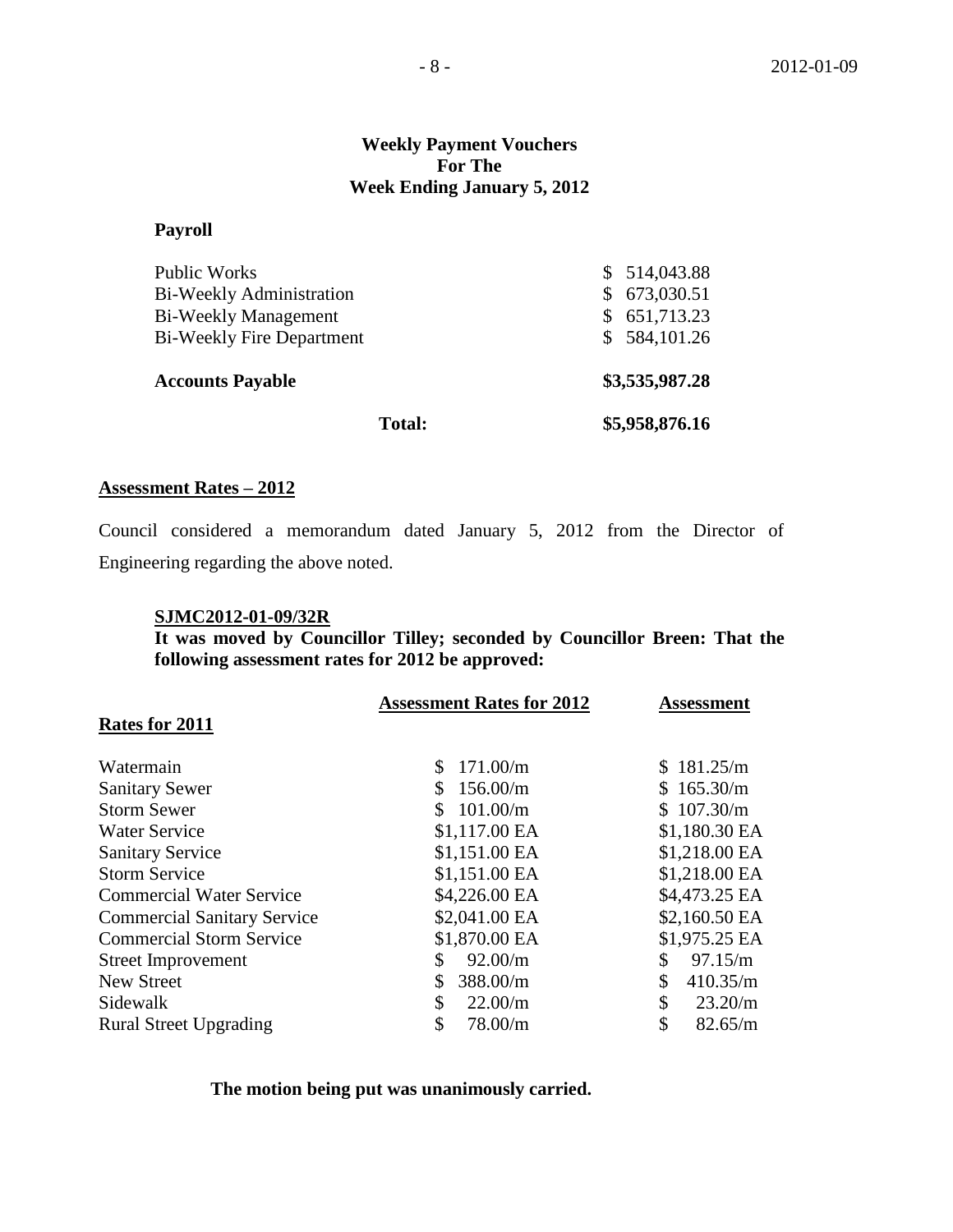#### **Travel Request – Councillor Hickman**

**SJMC2012-01-09/33R**

**It was moved by Councillor Hanlon; seconded by Councillor Galgay: That travel by Councillor Hickman to Ottawa to attend the Canadian Capital Cities Organization - Board Meeting, February 3-4, 2012, be approved.**

#### **The motion being put was unanimously carried.**

#### **Upcoming Public Meetings – Rezoning Applications**

Council considered as information a memorandum dated January 5, 2012 from the Director of Planning regarding the above noted.

#### **Deputy Mayor Duff**

Deputy Mayor Duff expressed concern over the closure of Easy Save grocery store in Churchill Square and asked that the Mayor write Loblaws expressing concern. In addition, Deputy Mayor Duff suggested that Council meet with Loblaw's on the matter.

#### **Councillor O'Leary**

Councillor O'Leary also expressed concern over the planned closure of Easy Save.

Councillor O'Leary extended congratulations on behalf of Council to the City's Poet Laurette, Mr. Tom Dawe, on winning the 2011 Heritage and History Book Award for "Where Genesis Begins".

Councillor O'Leary commenced staff for the efficient manner in which they handled the recent water main replacement issue in the area of Mayor Avenue/Merrymeeting Road. She noted that she has received a number of complaints about infrastructure replacement and intends to take the matter up with the Department of Public Works and Parks.

Councillor O'Leary also advised that she was informed by Mr. Glen Hynes, Federal Department of Public Works that the cleanup of the White Hills dumpsite is near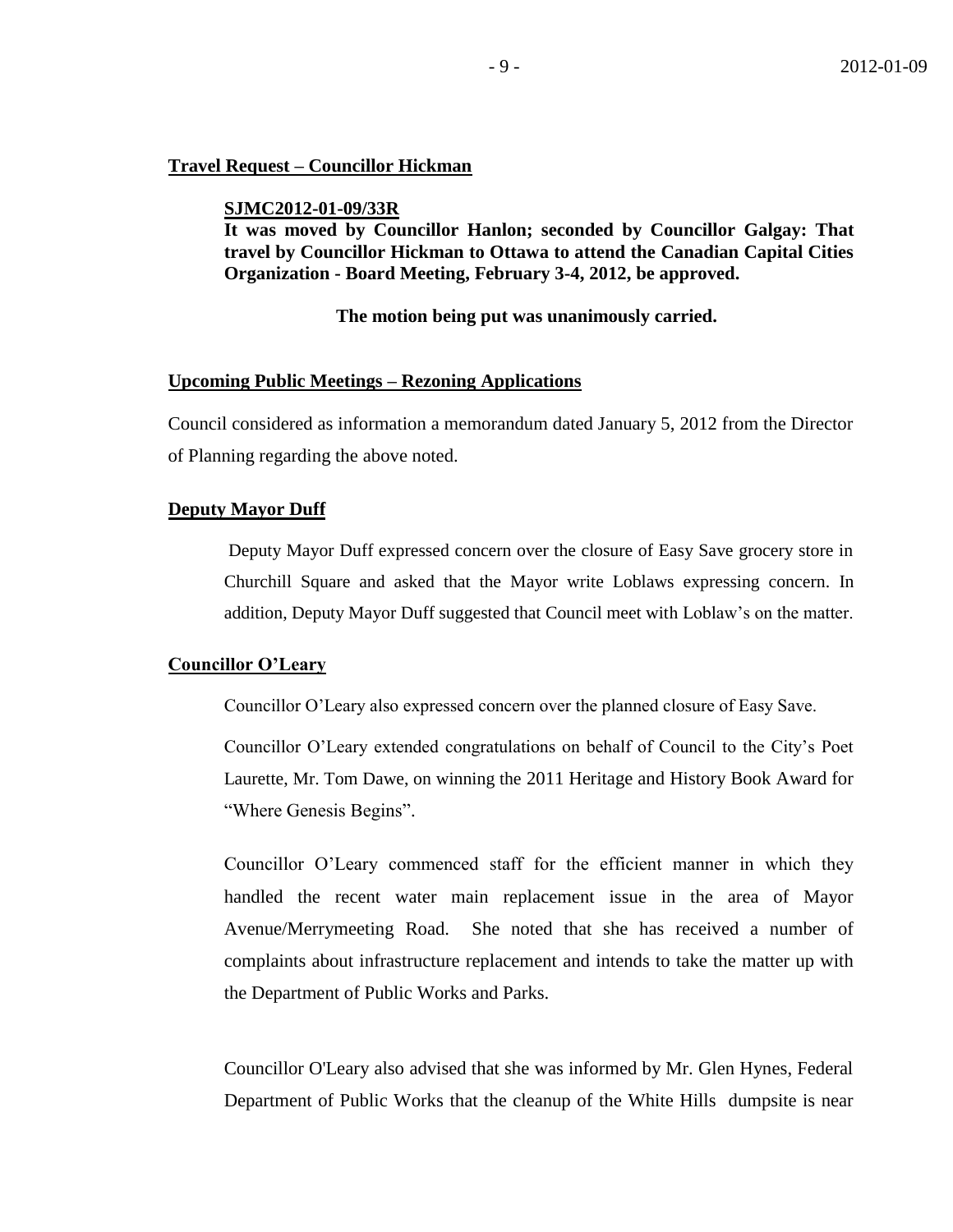completion, with the exception of a couple of small tanks which will be removed in the spring. She commended the Department of Public Works for due diligence in this regard.

Councillor O'Leary noted that she was informed on New Year's Day that the Fire Department was called to Margaret's Place. She asked the City Manager the status of the emergency laneway. The City Manager explained that as part of the completion of the condominium development on the street the laneway will be established as an emergency laneway which was a condition imposed on the developer by Council in allowing an extra storey on the building.

#### **Councillor Tilley**

Councillor Tilley asked that the Mayor write the Coach of the Ice Caps, Mr. Keith McCambridge, congratulating him and players Zach Redmond and Paul Postma, who were selected for the AHL All Star Team.

#### **Councillor Hanlon**

Councillor Hanlon reminded residents of a public meeting to be held on Tuesday, January 10, 2012 at 7:00 p.m. at Roncalli Elementary School to provide an opportunity for public review and comment on an application submitted by Gibraltar Development to rezone property at 25 Rhodora Street (former Scotia Recycling property) from the Commercial Industrial (CI) and Residential Low Density (R1) Zones to the Apartment Medium Density (A2), Residential Medium Density (R2) and Commercial Neighbourhood (CN) Zones. The purpose of the proposed rezoning is to allow the construction of a 4-storey residential condominium building with 28 units, a 2-storey office building with loft space, a single detached house, two semi-detached residential dwellings and three townhouses.

Councillor Hanlon referenced the planned closure of Easy Save at Churchill Square and encouraged residents who are concerned to write or email Loblaws to voice their concerns.